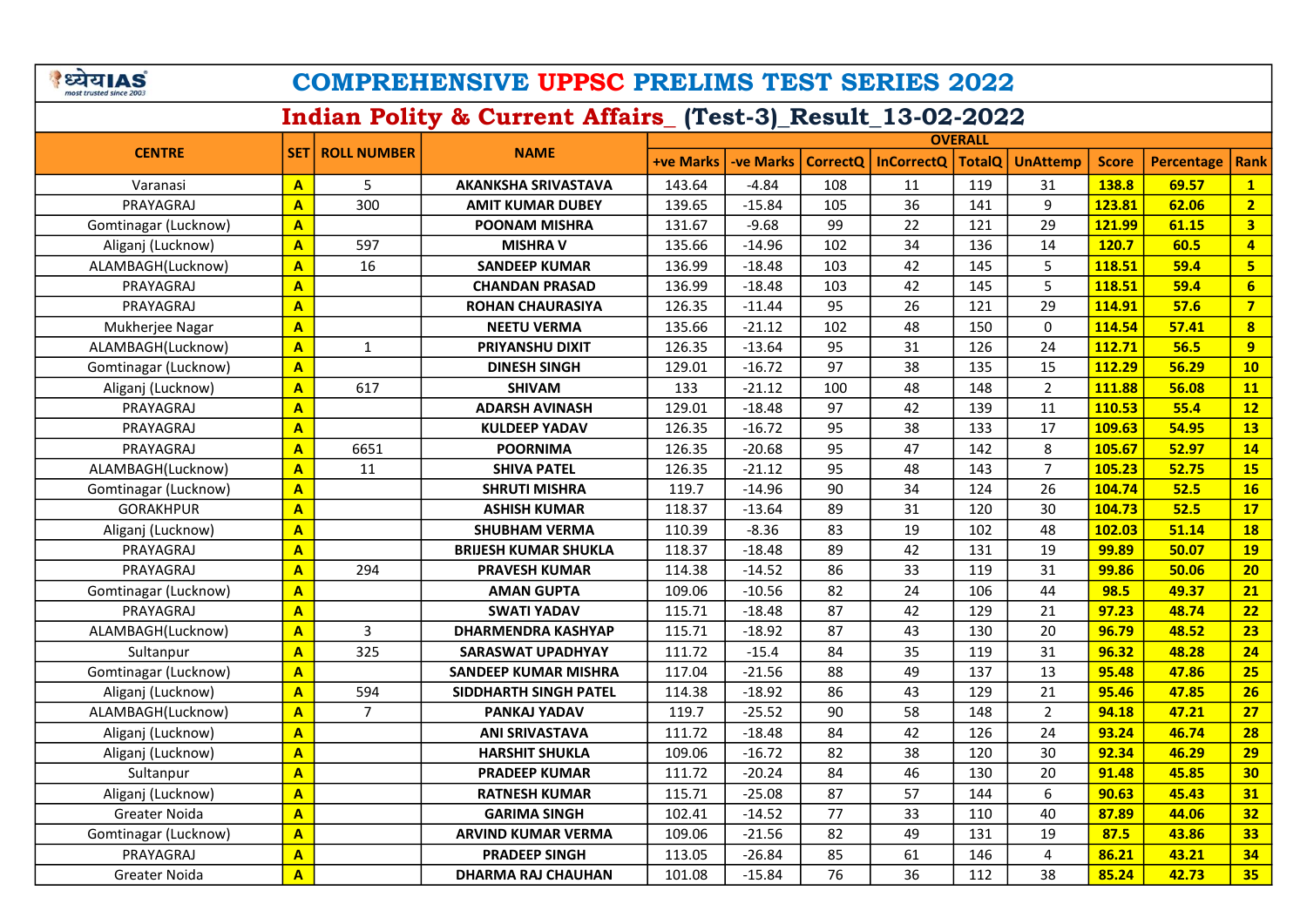| <b>B</b> येयाAS<br><b>COMPREHENSIVE UPPSC PRELIMS TEST SERIES 2022</b><br>most trusted since 200 |                         |                        |                              |                  |           |    |                       |               |                 |              |                   |      |  |
|--------------------------------------------------------------------------------------------------|-------------------------|------------------------|------------------------------|------------------|-----------|----|-----------------------|---------------|-----------------|--------------|-------------------|------|--|
| Indian Polity & Current Affairs_(Test-3)_Result_13-02-2022                                       |                         |                        |                              |                  |           |    |                       |               |                 |              |                   |      |  |
|                                                                                                  |                         |                        |                              | <b>OVERALL</b>   |           |    |                       |               |                 |              |                   |      |  |
| <b>CENTRE</b>                                                                                    |                         | <b>SET ROLL NUMBER</b> | <b>NAME</b>                  | <b>+ve Marks</b> | -ve Marks |    | CorrectQ   InCorrectQ | <b>TotalQ</b> | <b>UnAttemp</b> | <b>Score</b> | <b>Percentage</b> | Rank |  |
| Kanpur                                                                                           | $\mathbf{A}$            |                        | <b>KULDEEP YADAV</b>         | 106.4            | $-21.56$  | 80 | 49                    | 129           | 21              | 84.84        | 42.53             | 36   |  |
| Varanasi                                                                                         | $\overline{\mathbf{A}}$ |                        | <b>AMIT KUMAR</b>            | 98.42            | $-13.64$  | 74 | 31                    | 105           | 45              | 84.78        | 42.5              | 37   |  |
| PRAYAGRAJ                                                                                        | $\mathbf{A}$            |                        | <b>ARUN KUMAR YADAV</b>      | 101.08           | $-18.92$  | 76 | 43                    | 119           | 31              | 82.16        | 41.18             | 38   |  |
| Gomtinagar (Lucknow)                                                                             | $\mathbf{A}$            |                        | <b>GAURAV SINGH TOMAR</b>    | 99.75            | $-17.6$   | 75 | 40                    | 115           | 35              | 82.15        | 41.18             | 39   |  |
| Aliganj (Lucknow)                                                                                | $\mathbf{A}$            |                        | YOGENDRA VERMA               | 106.4            | $-24.64$  | 80 | 56                    | 136           | 14              | 81.76        | 40.98             | 40   |  |
| Aliganj (Lucknow)                                                                                | $\mathbf{A}$            |                        | <b>AJAY RAJ PATEL</b>        | 102.41           | $-22.44$  | 77 | 51                    | 128           | 22              | 79.97        | 40.09             | 41   |  |
| Aliganj (Lucknow)                                                                                | $\mathbf{A}$            |                        | <b>SHUBHANGI PANDEY</b>      | 93.1             | $-14.08$  | 70 | 32                    | 102           | 48              | 79.02        | 39.61             | 42   |  |
| Aliganj (Lucknow)                                                                                | $\mathbf{A}$            |                        | <b>KUMAR BHOOPENDRA</b>      | 105.07           | $-27.28$  | 79 | 62                    | 141           | 9               | 77.79        | 38.99             | 43   |  |
| Aliganj (Lucknow)                                                                                | $\mathbf{A}$            | 604                    | <b>MOHIT SINGH</b>           | 105.07           | $-28.16$  | 79 | 64                    | 143           | $\overline{7}$  | 76.91        | 38.55             | 44   |  |
| Aliganj (Lucknow)                                                                                | $\mathbf{A}$            |                        | <b>ANIANI SHAN AR TIWARI</b> | 94.43            | $-17.6$   | 71 | 40                    | 111           | 39              | 76.83        | 38.51             | 45   |  |
| PRAYAGRAJ                                                                                        | $\mathbf{A}$            |                        | <b>PRAGATI SINGH</b>         | 105.07           | $-29.04$  | 79 | 66                    | 145           | 5               | 76.03        | 38.11             | 46   |  |
| PRAYAGRAJ                                                                                        | $\overline{\mathbf{A}}$ | 221349                 | <b>SHUBHAM MAURYA</b>        | 101.08           | $-25.08$  | 76 | 57                    | 133           | 17              | 76           | 38.1              | 47   |  |
| Gomtinagar (Lucknow)                                                                             | $\overline{\mathbf{A}}$ |                        | <b>RICHA YADAV</b>           | 95.76            | $-19.8$   | 72 | 45                    | 117           | 33              | 75.96        | 38.08             | 48   |  |
| PRAYAGRAJ                                                                                        | $\mathbf{A}$            |                        | <b>ASHOK JAISWAL</b>         | 101.08           | $-25.52$  | 76 | 58                    | 134           | 16              | 75.56        | 37.87             | 49   |  |
| Gomtinagar (Lucknow)                                                                             | $\mathbf{A}$            |                        | POONAM PACHORIA              | 98.42            | $-24.64$  | 74 | 56                    | 130           | 20              | 73.78        | 36.98             | 50   |  |
| <b>Greater Noida</b>                                                                             | $\mathbf{A}$            |                        | <b>KANISHK KUMAR SINGH</b>   | 93.1             | $-19.36$  | 70 | 44                    | 114           | 36              | 73.74        | 36.96             | 51   |  |
| PRAYAGRAJ                                                                                        | $\mathbf{A}$            |                        | <b>PANKAJ KUMAR</b>          | 94.43            | $-21.12$  | 71 | 48                    | 119           | 31              | 73.31        | 36.75             | 52   |  |
| ALAMBAGH(Lucknow)                                                                                | $\mathbf{A}$            | 13                     | <b>SAURABH UPADHYAY</b>      | 95.76            | $-23.32$  | 72 | 53                    | 125           | 25              | 72.44        | 36.31             | 53   |  |
| Gomtinagar (Lucknow)                                                                             | $\mathbf{A}$            |                        | <b>POONAM VERMA</b>          | 97.09            | $-25.96$  | 73 | 59                    | 132           | 18              | 71.13        | 35.65             | 54   |  |
| Aliganj (Lucknow)                                                                                | $\mathbf{A}$            |                        | <b>AARYAN NITIN</b>          | 98.42            | $-28.16$  | 74 | 64                    | 138           | 12              | 70.26        | 35.22             | 55   |  |
| ALAMBAGH(Lucknow)                                                                                | $\mathbf{A}$            | 5                      | <b>SHEETAL</b>               | 90.44            | $-20.68$  | 68 | 47                    | 115           | 35              | 69.76        | 34.97             | 56   |  |
| PRAYAGRAJ                                                                                        | $\overline{\mathsf{A}}$ |                        | <b>SHIVANI MISHRA</b>        | 87.78            | $-18.48$  | 66 | 42                    | 108           | 42              | 69.3         | 34.74             | 57   |  |
| Gomtinagar (Lucknow)                                                                             | $\overline{A}$          |                        | <b>RICHA YADAV</b>           | 95.76            | $-26.84$  | 72 | 61                    | 133           | 17              | 68.92        | 34.55             | 58   |  |
| Gomtinagar (Lucknow)                                                                             | $\overline{\mathbf{A}}$ |                        | <b>NEELU GUPTA</b>           | 81.13            | $-12.32$  | 61 | 28                    | 89            | 61              | 68.81        | 34.49             | 59   |  |
| Gomtinagar (Lucknow)                                                                             | $\mathbf{A}$            |                        | <b>ARPIT KUMAR</b>           | 82.46            | $-14.52$  | 62 | 33                    | 95            | 55              | 67.94        | 34.06             | 60   |  |
| PRAYAGRAJ                                                                                        | $\overline{\mathbf{A}}$ |                        | <b>MANOJ</b>                 | 91.77            | $-24.2$   | 69 | 55                    | 124           | 26              | 67.57        | 33.87             | 61   |  |
| Gomtinagar (Lucknow)                                                                             | $\mathbf{A}$            |                        | <b>BHANU PRATAP SINGH</b>    | 91.77            | $-25.08$  | 69 | 57                    | 126           | 24              | 66.69        | 33.43             | 62   |  |
| PRAYAGRAJ                                                                                        | $\mathbf{A}$            |                        | <b>HARI MANGAL PRASAD</b>    | 93.1             | $-26.84$  | 70 | 61                    | 131           | 19              | 66.26        | 33.21             | 63   |  |
| PRAYAGRAJ                                                                                        | $\overline{A}$          | 6551                   | <b>SUMAN</b>                 | 91.77            | $-25.52$  | 69 | 58                    | 127           | 23              | 66.25        | 33.21             | 64   |  |
| Kanpur                                                                                           | $\mathbf{A}$            |                        | <b>RAJAT RAJPOOT</b>         | 95.76            | $-30.36$  | 72 | 69                    | 141           | 9               | 65.4         | 32.78             | 65   |  |
| Mukherjee Nagar                                                                                  | $\mathbf{A}$            | 366                    | SHIVASHICHAUHAN              | 90.44            | $-27.72$  | 68 | 63                    | 131           | 19              | 62.72        | 31.44             | 66   |  |
| ALAMBAGH(Lucknow)                                                                                | $\mathbf{A}$            | 4                      | <b>VIRENDRA KUMAR</b>        | 87.78            | $-25.52$  | 66 | 58                    | 124           | 26              | 62.26        | 31.21             | 67   |  |
| Aliganj (Lucknow)                                                                                | $\mathbf{A}$            | 625                    | <b>ESHA</b>                  | 86.45            | $-24.2$   | 65 | 55                    | 120           | 30              | 62.25        | 31.2              | 68   |  |
| ALAMBAGH(Lucknow)                                                                                | $\mathbf{A}$            | 12                     | <b>SATYAM SINGH</b>          | 83.79            | $-21.56$  | 63 | 49                    | 112           | 38              | 62.23        | 31.19             | 69   |  |
| Aliganj (Lucknow)                                                                                | $\mathbf{A}$            |                        | <b>SACHIN KUMAR</b>          | 83.79            | $-22.44$  | 63 | 51                    | 114           | 36              | 61.35        | 30.75             | 70   |  |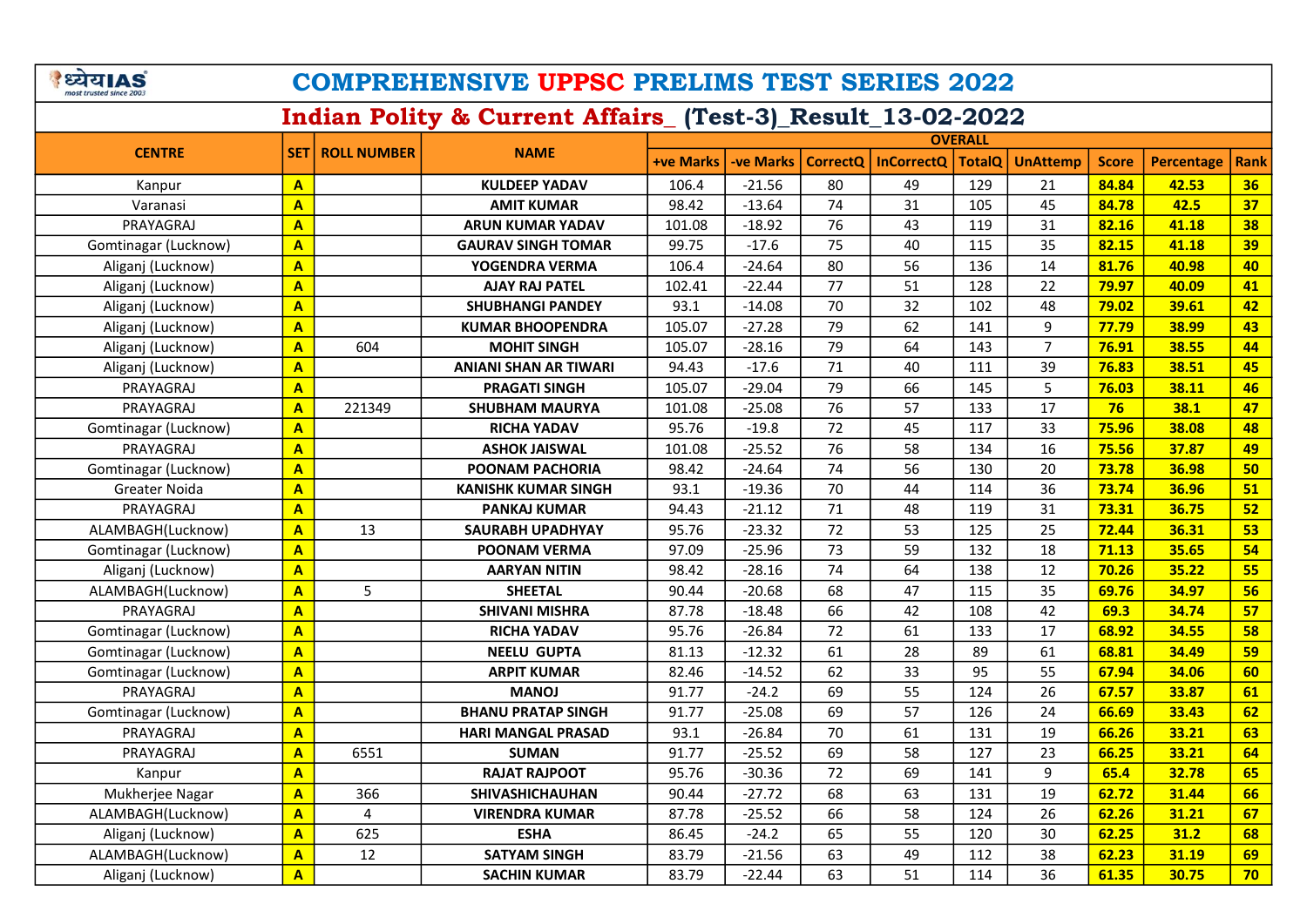| <b>ध्येयIAS</b><br><b>COMPREHENSIVE UPPSC PRELIMS TEST SERIES 2022</b><br>most trusted since 2003 |                         |                          |                            |                  |                  |          |                   |               |                 |              |                   |                  |  |  |
|---------------------------------------------------------------------------------------------------|-------------------------|--------------------------|----------------------------|------------------|------------------|----------|-------------------|---------------|-----------------|--------------|-------------------|------------------|--|--|
| Indian Polity & Current Affairs_(Test-3)_Result_13-02-2022                                        |                         |                          |                            |                  |                  |          |                   |               |                 |              |                   |                  |  |  |
|                                                                                                   |                         |                          |                            |                  | <b>OVERALL</b>   |          |                   |               |                 |              |                   |                  |  |  |
| <b>CENTRE</b>                                                                                     |                         | <b>SET   ROLL NUMBER</b> | <b>NAME</b>                | <b>+ve Marks</b> | <b>-ve Marks</b> | CorrectQ | <b>InCorrectQ</b> | <b>TotalQ</b> | <b>UnAttemp</b> | <b>Score</b> | <b>Percentage</b> | Rank             |  |  |
| Aliganj (Lucknow)                                                                                 | $\mathbf{A}$            | 1513                     | <b>VIJAY SINGH</b>         | 83.79            | $-23.76$         | 63       | 54                | 117           | 33              | 60.03        | 30.09             | 71               |  |  |
| PRAYAGRAJ                                                                                         | $\mathbf{A}$            |                          | <b>PARUL SINGH</b>         | 82.46            | $-22.44$         | 62       | 51                | 113           | 37              | 60.02        | 30.09             | 72               |  |  |
| PRAYAGRAJ                                                                                         | $\mathbf{A}$            |                          | <b>RAHUL GAUTAM</b>        | 73.15            | $-13.2$          | 55       | 30                | 85            | 65              | 59.95        | 30.05             | 73               |  |  |
| Aliganj (Lucknow)                                                                                 | $\overline{A}$          |                          | <b>SONIYA YADAV</b>        | 85.12            | $-25.52$         | 64       | 58                | 122           | 28              | 59.6         | 29.87             | 74               |  |  |
| Aliganj (Lucknow)                                                                                 | $\overline{\mathsf{A}}$ |                          | <b>ASHUTOSH MISHRA</b>     | 83.79            | $-24.64$         | 63       | 56                | 119           | 31              | 59.15        | 29.65             | 75               |  |  |
| Mukherjee Nagar                                                                                   | $\mathbf{A}$            |                          | <b>AMRENDRA</b>            | 86.45            | $-28.16$         | 65       | 64                | 129           | 21              | 58.29        | 29.22             | 76               |  |  |
| Aliganj (Lucknow)                                                                                 | $\overline{\mathsf{A}}$ |                          | <b>BHANU JOSHI</b>         | 79.8             | $-21.56$         | 60       | 49                | 109           | 41              | 58.24        | 29.19             | 77               |  |  |
| ALAMBAGH(Lucknow)                                                                                 | $\mathbf{A}$            | 8                        | <b>SANDESH KUMAR</b>       | 79.8             | $-22$            | 60       | 50                | 110           | 40              | 57.8         | 28.97             | 78               |  |  |
| Gomtinagar (Lucknow)                                                                              | $\mathbf{A}$            |                          | AMRENDRA KUMAR YADAV       | 77.14            | $-19.36$         | 58       | 44                | 102           | 48              | 57.78        | 28.96             | 79               |  |  |
| Aliganj (Lucknow)                                                                                 | $\mathbf{A}$            |                          | <b>RAJ KUMAR</b>           | 87.78            | $-31.24$         | 66       | 71                | 137           | 13              | 56.54        | 28.34             | 80               |  |  |
| Mukherjee Nagar                                                                                   | $\mathbf{A}$            |                          | <b>RAHUL TIWARI</b>        | 83.79            | $-28.16$         | 63       | 64                | 127           | 23              | 55.63        | 27.88             | 81               |  |  |
| Varanasi                                                                                          | $\overline{\mathbf{A}}$ |                          | <b>ASHISH SINGH</b>        | 74.48            | $-18.92$         | 56       | 43                | 99            | 51              | 55.56        | 27.85             | 82               |  |  |
| ALAMBAGH(Lucknow)                                                                                 | $\mathbf{A}$            | 15                       | <b>PRAGATI SINGH</b>       | 79.8             | $-26.84$         | 60       | 61                | 121           | 29              | 52.96        | 26.55             | 83               |  |  |
| Gomtinagar (Lucknow)                                                                              | $\mathbf{A}$            |                          | <b>ADITYADUBEY</b>         | 78.47            | $-25.52$         | 59       | 58                | 117           | 33              | 52.95        | 26.54             | 84               |  |  |
| Aliganj (Lucknow)                                                                                 | $\overline{\mathsf{A}}$ |                          | <b>ABHISHEK SINGH</b>      | 79.8             | $-27.28$         | 60       | 62                | 122           | 28              | 52.52        | 26.33             | 85               |  |  |
| PRAYAGRAJ                                                                                         | $\overline{\mathsf{A}}$ |                          | <b>ASHUTOSH KUMAR</b>      | 74.48            | $-26.4$          | 56       | 60                | 116           | 34              | 48.08        | 24.1              | 86               |  |  |
| Aliganj (Lucknow)                                                                                 | $\mathbf{A}$            |                          | <b>RASHMI SINGH</b>        | 67.83            | $-20.68$         | 51       | 47                | 98            | 52              | 47.15        | 23.63             | 87               |  |  |
| Aliganj (Lucknow)                                                                                 | $\overline{\mathsf{A}}$ |                          | <b>ARPIT TRIPATHI</b>      | 67.83            | $-21.12$         | 51       | 48                | 99            | 51              | 46.71        | 23.41             | 88               |  |  |
| Gomtinagar (Lucknow)                                                                              | $\overline{\mathsf{A}}$ |                          | <b>ASHISH SAXENA</b>       | 74.48            | $-28.16$         | 56       | 64                | 120           | 30              | 46.32        | 23.22             | 89               |  |  |
| PRAYAGRAJ                                                                                         | $\mathbf{A}$            |                          | <b>SHEPHALI KRISHNAN</b>   | 74.48            | $-28.16$         | 56       | 64                | 120           | 30              | 46.32        | 23.22             | 90               |  |  |
| Mukherjee Nagar                                                                                   | $\overline{\mathsf{A}}$ | 359                      | <b>PRANESH PANDEY</b>      | 74.48            | $-28.6$          | 56       | 65                | 121           | 29              | 45.88        | 23                | 91               |  |  |
| Sultanpur                                                                                         | $\overline{\mathsf{A}}$ |                          | <b>ASIF KHAN</b>           | 65.17            | $-20.68$         | 49       | 47                | 96            | 54              | 44.49        | 22.3              | 92               |  |  |
| Kanpur                                                                                            | $\mathbf{A}$            |                          | <b>NARAYAN TRIPATHI</b>    | 71.82            | $-27.72$         | 54       | 63                | 117           | 33              | 44.1         | 22.11             | 93               |  |  |
| PRAYAGRAJ                                                                                         | $\mathbf{A}$            | 399                      | <b>VINOD KUMAR DWIVEDI</b> | 71.82            | $-28.16$         | 54       | 64                | 118           | 32              | 43.66        | 21.88             | 94               |  |  |
| Gomtinagar (Lucknow)                                                                              | $\mathbf{A}$            |                          | <b>RAHUL SINGH</b>         | 67.83            | $-25.52$         | 51       | 58                | 109           | 41              | 42.31        | 21.21             | 95               |  |  |
| Mukherjee Nagar                                                                                   | $\overline{A}$          | 348                      | <b>SATYENDRA</b>           | 69.16            | $-28.16$         | 52       | 64                | 116           | 34              | 41           | 20.55             | 96               |  |  |
| Mukherjee Nagar                                                                                   | $\mathbf{A}$            | 364                      | <b>SUNIL KUMAR PANDEY</b>  | 59.85            | $-18.92$         | 45       | 43                | 88            | 62              | 40.93        | 20.52             | 97               |  |  |
| Aliganj (Lucknow)                                                                                 | $\mathbf{A}$            |                          | <b>SHWETA GUPTA</b>        | 74.48            | $-35.2$          | 56       | 80                | 136           | 14              | 39.28        | <b>19.69</b>      | 98               |  |  |
| PRAYAGRAJ                                                                                         | $\overline{\mathbf{A}}$ |                          | <b>KRISHNA CHAND DUBEY</b> | 74.48            | $-36.08$         | 56       | 82                | 138           | 12              | 38.4         | <b>19.25</b>      | 99               |  |  |
| Mukherjee Nagar                                                                                   | $\mathbf{A}$            |                          | <b>NEELAM CHATURVEDI</b>   | 70.49            | $-33$            | 53       | 75                | 128           | 22              | 37.49        | <b>18.79</b>      | 100 <sub>1</sub> |  |  |
| PRAYAGRAJ                                                                                         | $\mathbf{A}$            |                          | PRIYANKA CHAUDHARY         | 75.81            | $-39.16$         | 57       | 89                | 146           | 4               | 36.65        | 18.37             | 101              |  |  |
| PRAYAGRAJ                                                                                         | $\overline{\mathbf{A}}$ |                          | <b>ANSHUL</b>              | 55.86            | $-19.36$         | 42       | 44                | 86            | 64              | 36.5         | <b>18.3</b>       | 102              |  |  |
| ALAMBAGH(Lucknow)                                                                                 | $\mathbf{A}$            | 9                        | <b>VIPNESH SINGH</b>       | 66.5             | $-30.36$         | 50       | 69                | 119           | 31              | 36.14        | 18.12             | <b>103</b>       |  |  |
| Aliganj (Lucknow)                                                                                 | $\mathbf{A}$            | 593                      | <b>DIVYA SRIVASTAV</b>     | 42.56            | $-11$            | 32       | 25                | 57            | 93              | 31.56        | 15.82             | <b>104</b>       |  |  |
| ALAMBAGH(Lucknow)                                                                                 | $\mathbf{A}$            | 10                       | <b>VAISHALI GUPTA</b>      | 53.2             | $-23.32$         | 40       | 53                | 93            | 57              | 29.88        | 14.98             | <b>105</b>       |  |  |